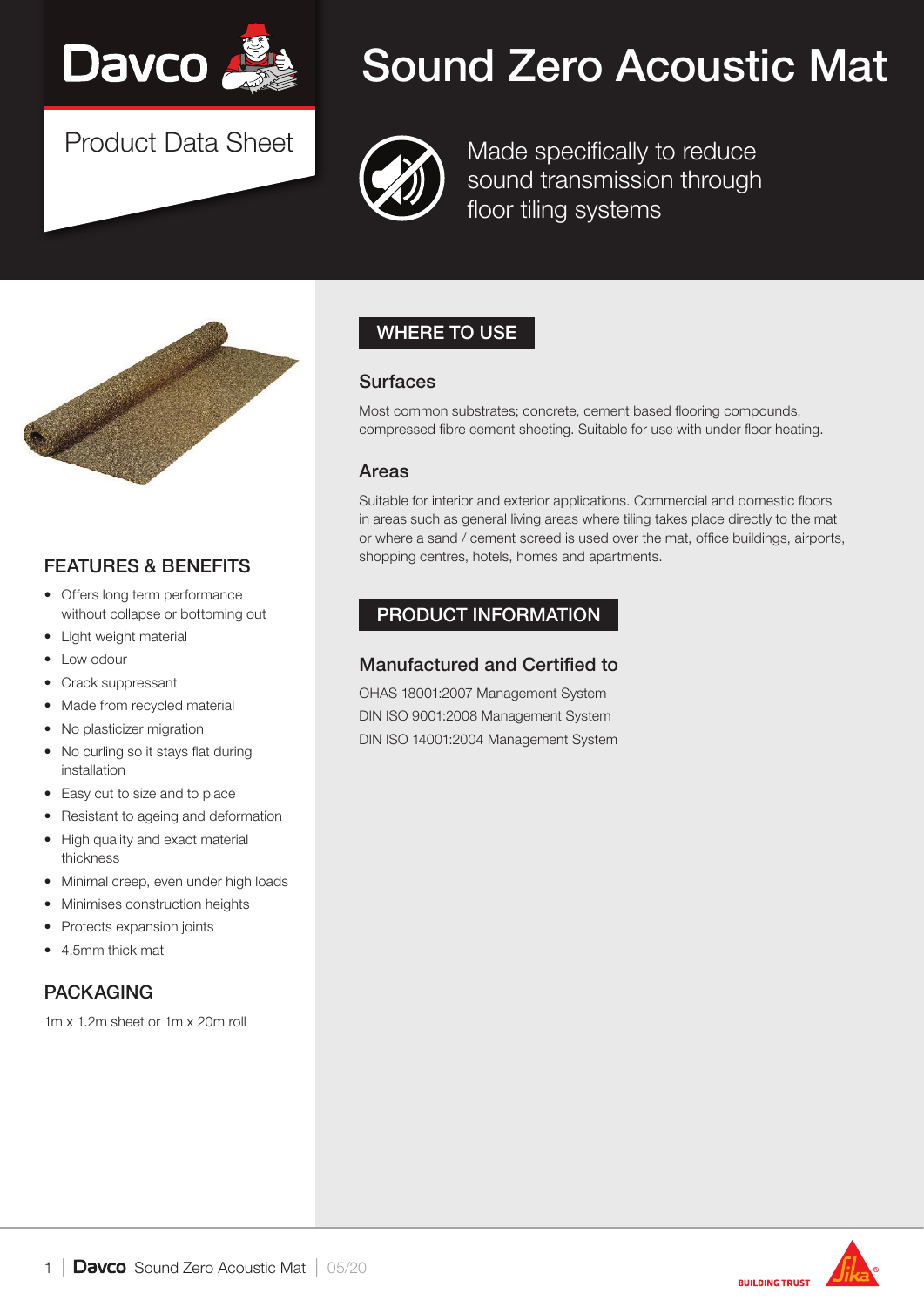

#### DIRECTIONS FOR USE

#### SURFACE PREPARATION

- All surfaces must be installed according to manufacturer's instructions and relevant Australian Standard(s) and be structurally sound, dry, clean and free from movement, oil, grease, wax, curing compounds, release agents and any other loose or contaminating material. Thoroughly clean old surfaces, or new surfaces that have been treated, prior to installing the acoustic mat
- Deeply contaminated surfaces must be scabbled / abraded to a clean, sound surface. Expose at least 80% of the original substrate of painted surfaces
- Surfaces should be prepared and primed as per table below:

| <b>SUBSTRATE</b>                                                                                             | <b>SPECIFIC</b><br><b>REQUIREMENTS</b>                           | <b>PRIMING</b>                                                                  |  |
|--------------------------------------------------------------------------------------------------------------|------------------------------------------------------------------|---------------------------------------------------------------------------------|--|
| Concrete - float<br>finish (rough)                                                                           | Cured minimum 6 weeks                                            | Prime with Davco<br>PrimeX or Ultraprime                                        |  |
| Concrete - steel trowel<br>finish (smooth)                                                                   | Cured minimum 6 weeks<br>Free of laitance (not flaking)          | Prime with Davco<br>PrimeX                                                      |  |
| Screed - float<br>finish (rough)                                                                             | Cured minimum 7 days<br>Sound (Not drummy or<br>cracked)         | Prime with Davco<br>PrimeX or Ultraprime                                        |  |
| Compressed fibre<br>cement sheet                                                                             | Correctly and firmly fixed                                       | Prime with Davco<br>PrimeX                                                      |  |
| Timber floor                                                                                                 | Correctly and firmly fixed,<br>free of wax, varnish<br>and paint | Prime with Davco<br>Ultraprime                                                  |  |
| Other difficult / non<br>absorbent (e.g. metal)<br>/ contaminated (e.g.<br>old flooring or tile<br>adhesive) | Where not feasible to<br>remove                                  | Prime with Davco<br><b>Ultrabond (See</b><br>Ultrabond Technical<br>Data sheet) |  |

# INSTALLATION

#### General Living Area Installation

- 1. Allow primer to dry completely (depending on ambient temperature 15-30 minuets).
- 2. Apply a bed of Davco Sound Zero AMA-90 or Davco Sound Zero (WAMA) onto the substrate with a 2.4mm V-notched trowel.
- 3. Place the mat onto the adhesive bed and press evenly into the adhesive (this may be done with a lightly weighted roller).
- 4. Make sure there is even adhesive coverage and minimise the amount of voids under the mat as they can change the acoustic properties of the system.
- 5. Allow to dry for 24hrs before tiling.



#### External and Wet Area Installation

For application in external and wet areas, the use of a Davco waterproofing membrane on top of the mat is essential. If the tiles are to be adhered directly to the acoustic mat.

- 1. Apply the Davco waterproofing membrane directly over the mat, as per the instructions for the membrane 3 coats will be required.
- 2. If a screed is needed to create falls in an external wet area, apply the screed over the membrane.
- 3. For full protection of the mat, apply Davco waterproofing over the screed.
- 4. Apply tiles over the Davco waterproofing membrane.